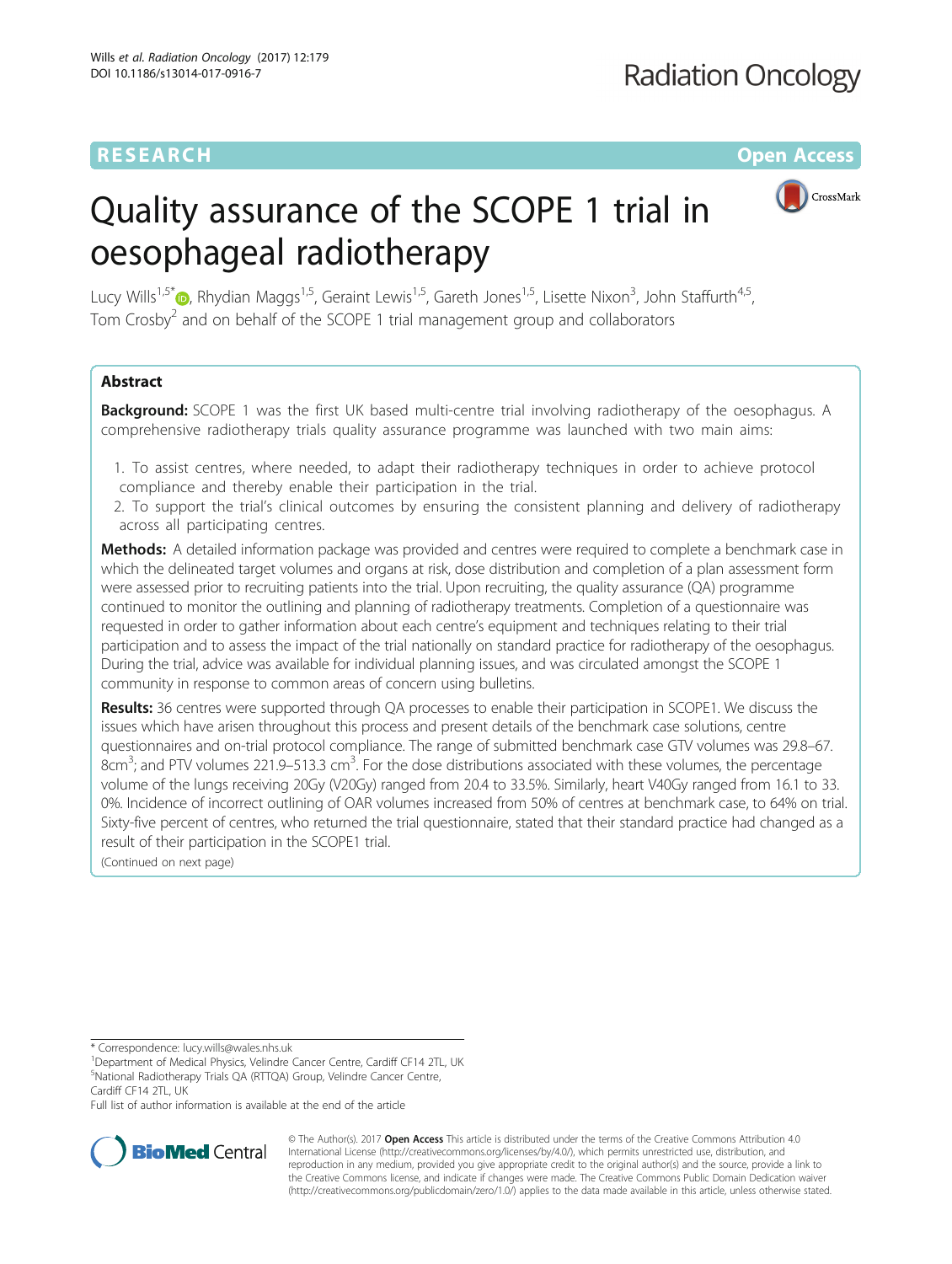## (Continued from previous page)

**Conclusions:** The SCOPE 1 QA programme outcomes lend support to the trial's clinical conclusions. The range of patient planning outcomes for the benchmark case indicated, at the outset of the trial, the significant degree of variation present in UK oesophageal radiotherapy planning outcomes, despite the presence of a protocol. This supports the case for increasingly detailed definition of practice by means of consensus protocols, training and peer review. The incidence of minor inconsistencies of technique highlights the potential for improved QA systems and the need for sufficient resource for this to be addressed within future trials. As indicated in questionnaire responses, the QA exercise as a whole has contributed to greater consistency of oesophageal radiotherapy in the UK via the adoption into standard practice of elements of the protocol.

Trial registration: The SCOPE1 trial is an International Standard Randomized Controlled Trial, [ISRCTN47718479.](http://www.isrctn.com/ISRCTN47718479)

Keywords: SCOPE 1 clinical trial, Radiotherapy, Quality assurance, Oesophageal cancer, Radiotherapy planning variation

## Background

Definitive chemo-radiotherapy (dCRT) has an increasingly recognised role in the primary management of oesophageal cancer. SCOPE 1 was the largest multicentre trial of dCRT in localised oesophageal cancer in the UK, recruiting 258 patients from 36 centres. The trial investigated the addition of Cetuximab to standard radiotherapy (RT) plus cisplatin/fluoropyrimidine treatment [[1\]](#page-8-0), yet the phase II primary endpoint of 24 week treatment failure-free rate was not met and the trial closed on the basis of futility. Toxicity rates were higher in the dCRT + Cetuximab arm. Importantly however, survival rate in the standard dCRT arm is to our knowledge superior to any previous published multi-centre study [\[2](#page-9-0)]. More specifically, loco-regional recurrence was low in comparison to other studies and compromise in ability to give full RT dose associated with poor outcome, thereby suggesting the importance of RT [\[2](#page-9-0)]. It has been further proposed that the SCOPE QA programme was a crucial component to the successful outcomes seen in the cRT only arm [\[2](#page-9-0)].

The radiotherapy schedule was identical in both arms of the trial (50Gy in 25 fractions over 5 weeks). The minimum requirement was for a 3D–conformal plan using contrast enhanced computed tomography (CT) with a minimum slice thickness of 3 mm to achieve the dose volume criteria in Table [2.](#page-3-0) The GTV was to be outlined with contrast enhanced diagnostic CT and endoscopic ultrasound, PET-CT was optional. Generation of the PTV from the GTV was to be done in accordance with the protocol (described in Table [1](#page-2-0) and illustrated in Fig. [1](#page-4-0)). Verification of isocentre position and external patient contour was a requirement that could be managed according to the participating centre's local protocols.

In order to support a trial's clinical outcomes a Radiotherapy Trials Quality Assurance (RTQA) programme should provide evidence for adherence to the protocol thereby reducing the variation in RT planning and delivery to each recruited patient [[3](#page-9-0)–[5\]](#page-9-0). It requires good communication with participating centres, suitable infrastructure and software tools for analysis and sufficient man-power and expertise. Because of known variations in technique in oesophageal RT planning prior to SCOPE1 [\[6](#page-9-0)], the QA exercise aimed to ensure treatment delivery consistent with the SCOPE1 trial protocol [see Additional file [1](#page-8-0)] and evidence based best practice whilst assisting centres to adapt their RT techniques to enable their participation in the trial, and to provide ongoing support to RT centres throughout the UK.

The RTQA programme was implemented by the National RTTQA (Cardiff group) [\[7\]](#page-9-0) which includes physicists, clinicians and radiographers at Velindre Cancer Centre in collaboration with a trial management team at the Wales Cancer Trials Unit (WCTU) based at Cardiff University. The methodology and results of the QA programme are described in this paper.

#### Method

## Preparation of information for participating centres

Early collaboration between lead clinicians and QA physicists during the protocol development provided a basis for effective QA later in the trial. Areas of development which took place at this stage are summarised in Table [1.](#page-2-0) Detailed information concerning these topics were included as part of a pre-trial information package (CD-ROM) aimed at assisting centre's acceptance into the trial. This contained the SCOPE1 protocol, a 'RT planning and delivery' document [see Additional file [2](#page-8-0)], examples of three compliant case studies (upper, mid and lower third) and software to enable their review ('GUINESS' (MSS Medical Software Solutions)) Two trial launch meetings organised by the trial co-ordinators (WCTU) were held in 2007. Presentations on the RT planning technique and the QA processes were made by members of the team.

## Pre-trial quality assurance

The 'GUINESS' visualisation platform, and subsequent versions (packaged as 'VODC $A$ <sup>1</sup> - Visualisation and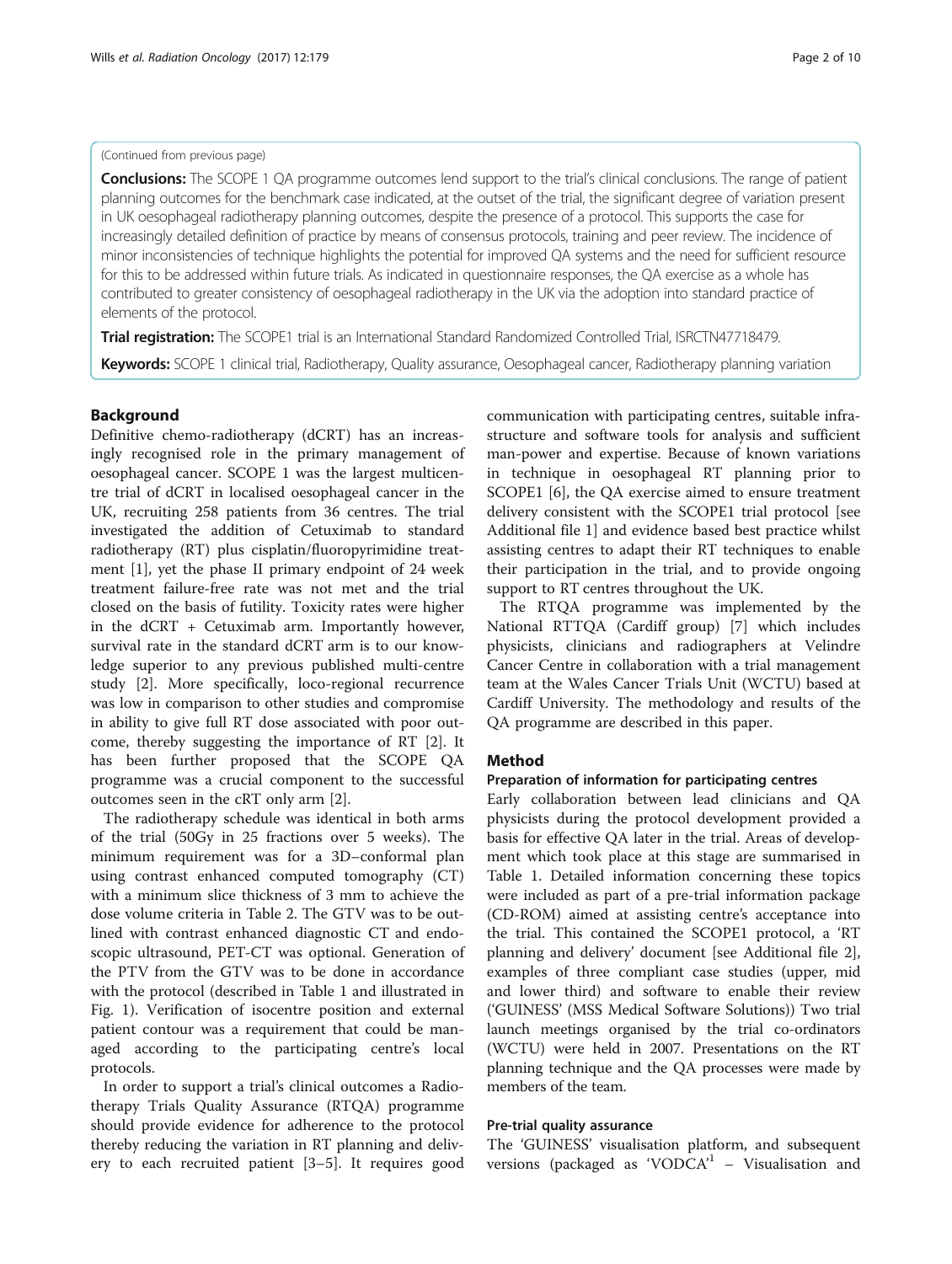<span id="page-2-0"></span>Table 1 Summarised QA Team input to the development of trial documentation

| Topic                     | Items included in the pre-trial CR-ROM                                                                                                                                                                                                                                                                                                                                                                                                                                                                                                                                                                    |  |  |
|---------------------------|-----------------------------------------------------------------------------------------------------------------------------------------------------------------------------------------------------------------------------------------------------------------------------------------------------------------------------------------------------------------------------------------------------------------------------------------------------------------------------------------------------------------------------------------------------------------------------------------------------------|--|--|
| Patient<br>preparation    | Descriptions of 'best practice' for patient immobilisation and acquisition of the planning scan, administration of intravenous (IV)<br>contrast and subsequent handling of contrasted images in the treatment planning system.                                                                                                                                                                                                                                                                                                                                                                            |  |  |
| Structure<br>delineation  | Written and pictorial descriptions of the method for planning target volume (PTV) generation from the gross tumour volume<br>(GTV) via the consecutive stages of clinical target volume (CTV), ('CTVA' and 'CTVB'). Margin sizes were adopted from local<br>practice [28], with multiple CTV stages formalised to correctly account for sub-clinical spread of disease along the line of the<br>oesophagus, radially and below the level of the gastro-oesophageal junction (GOJ). In addition, a method<br>for discretionary posterior modification of CTVB where close to the spinal cord was included. |  |  |
| Dose-volume<br>criteria   | Dose volume histogram (DVH) requirements (Table 2, column 1) for use with different types of dose calculation algorithms,<br>namely 'type a' and 'type b' [11]. For 'type b', this required an investigative planning study [12], summarised later.<br>A plan assessment form (PAF) [see Additional file 3] to maximise correct data return.<br>Deviation levels for target coverage and OAR doses                                                                                                                                                                                                        |  |  |
| Single phase<br>planning  | An illustrated planning quide including four problem examples. Use of a single phase plan, which had been shown to deliver<br>lower heart doses than a widely used two phase approach using a 'lung sparing' anterior-posterior pair followed by a 'cord<br>sparing' three field arrangement [29, 30] was mandated. Since this was not exclusively used in the UK at the time of the trial<br>launch [6] the planning quide sought to assist with this transition, where required.                                                                                                                        |  |  |
| Treatment<br>verification | An illustrated description of suitable pre-treatment and/or on-treatment verification processes aimed at ensuring accurate reproduction<br>of the planned isocentre position and to manage significant changes to the patient's external anatomy subsequent to planning.                                                                                                                                                                                                                                                                                                                                  |  |  |

Organisation of Data for Cancer Analysis) was used for analysis of submitted benchmark cases.

## Benchmark case requirements, analysis and feedback

For the benchmark case: an anonymised CT series was provided by the QA team which was common to all centres. The selected case included two elements which it was hoped would be challenging and thereby provide a suitable test of trial procedures and communication channels. Firstly the GTV length (8 cm) approached the upper allowable limit of the SCOPE patient entry criteria (10 cm): it was expected that plan dose volume objectives might not be achieved for all cases, prompting dialogue and checking procedures for data reporting. Secondly the GTV was close to the spinal cord, requiring application of a discretionary modification to the posterior part of the CTV as described in the 'RT planning and delivery' document.

## Outlining review

Outlining review was performed in part by an experienced treatment planning dosimetrist (LW) who assessed the OARs, the superior and inferior target extents with respect to the reference standard, the applied margins and the suitability of water density structures applied to correct for IV contrast (if used). The GTV was assessed qualitatively by the Chief Investigator (TC) by comparison to the reference standard. Images and/or description of any areas of outlining disagreement were fed back to each centre individually in the form of a written report.

#### Planning review

Plan quality was assessed with respect to the SCOPE1 protocol requirements (Table [2,](#page-3-0) columns 1–3) and the International Commission on Radiological Units and Measurements (ICRU) reports [\[8](#page-9-0), [9\]](#page-9-0). The dose volume objectives for the trial were based on a review of existing literature [\[10](#page-9-0)] and our own centre's experience (at that time) of using a 'pencil beam' / 'type a' [\[11](#page-9-0)] dose calculation algorithm. During the early months of the trial, the need for greater clarity of plan criteria for centres using 'type b' algorithms was identified. A retrospective planning study was performed which concluded that the same OAR dose volume objectives should apply for both 'type a' and 'type b' algorithms [[12\]](#page-9-0). The study also proposed a measure for individualised PTV coverage with accounted for the proportion of the PTV overlapping lung tissue (readily calculable in treatment planning systems) according to

$$
V95\% \geq 99 - [0.4 \times \%PTV overlap] \tag{1}
$$

Where 'V95%' is the volume of the PTV receiving 95% of the prescribed dose and '%PTVoverlap' is the percentage of the volume of the PTV in lung tissue. Following this piece of work, the plan assessment form was updated and an E-mail bulletin was sent to participating and prospective centres which summarised the findings.

#### QA of plan reporting

Benchmark case PAFs were checked to ensure that the requirements for reporting had been correctly interpreted and the recorded values agreed with an independent evaluation using VODCA. Having passed this aspect of protocol compliance, the centre's PAFs were then used for real time checking of on-trial plan suitability by the QA team prior to treatment.

## QA of centre processes

A facility questionnaire was distributed in order to confirm compliance with aspects of the RT protocol which could not be determined from the benchmark case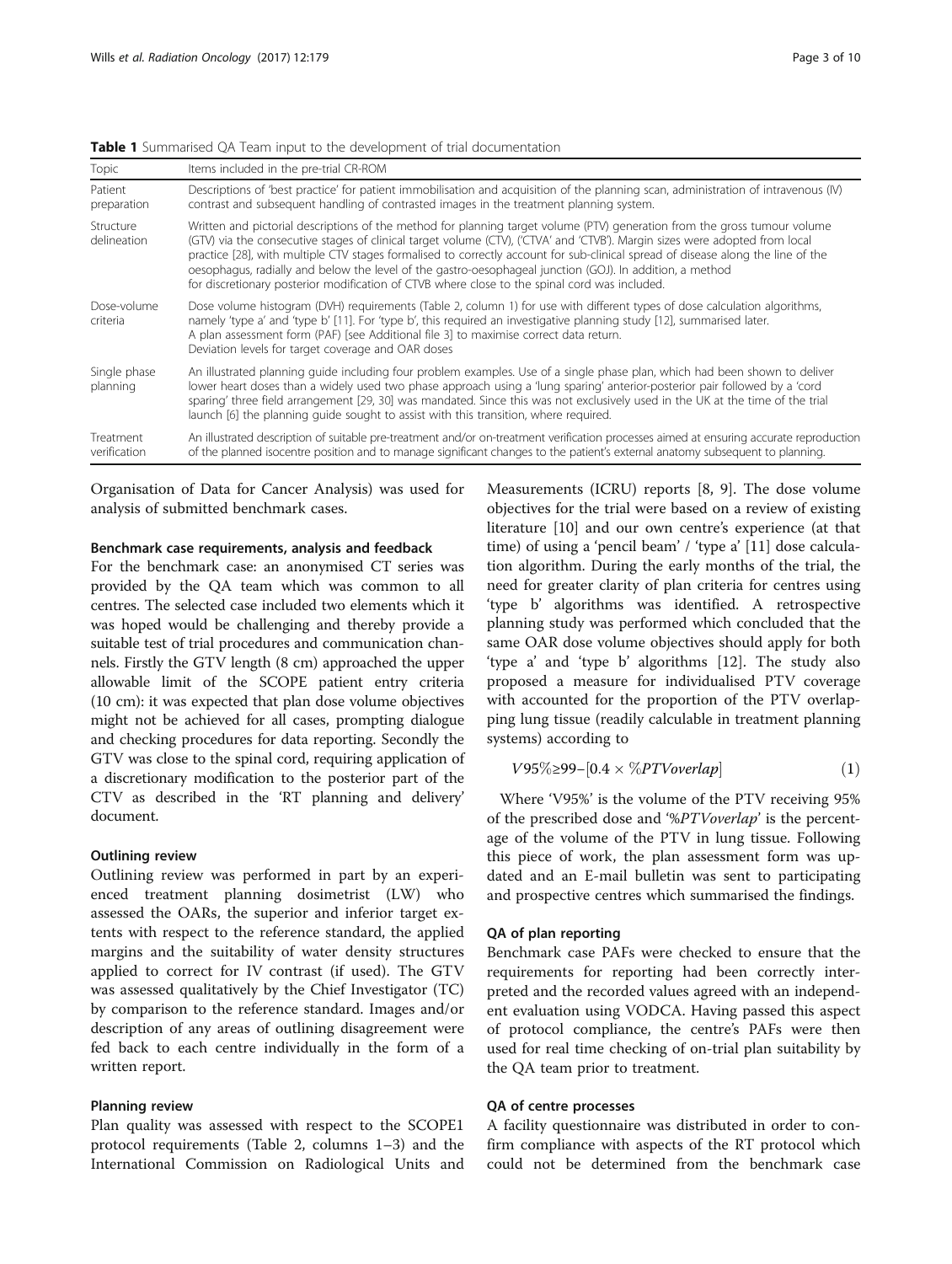<span id="page-3-0"></span>Table 2 Dose volume objectives, deviations, and benchmark case results (data for 36 cases)

| Structure & Dose Volume Objective                            | Minor Deviation                                                  | Major Deviation | Range<br>Achieved | Number of<br>Deviations                   |
|--------------------------------------------------------------|------------------------------------------------------------------|-----------------|-------------------|-------------------------------------------|
| Type a algorithm:<br>PTV V95% > 99.0%                        | PTV deviations were not pre-classified but reviewed individually |                 | 98.6-100.0%       | 4 deviations<br>(98.6, 98.8, 98.9, 98.9%) |
| Type a algorithm:<br>PTV point minimum dose >93.0%           |                                                                  |                 | 86.5-96.5%        | 2 deviations<br>(86.5, 92.7%)             |
| Type b algorithm:<br>PTV V95% > 99.0% - [0.4 x % PTVoverlap] |                                                                  |                 | 92.4-99.3%        | no deviations                             |
| ICRU maximum dose <107%                                      | $120\% > \text{max} > 107\%$                                     | max > 120%      | 103-108%          | 2 minor deviations<br>(108, 108%)         |
| Heart V40Gy < 30.0%                                          | $50\% > V40Gv > 30\%$                                            | V40Gy > 50%     | $16.1 - 33.0\%$   | 1 minor deviation<br>(33.0)               |
| Liver V30Gy $< 60.0\%$                                       | $70\% > V30Gy > 60\%$                                            | V30Gy > 70%     | $0.0 - 4.2%$      | no deviations                             |
| Combined lung $V20Gy < 25.0\%$                               | $35\% > V20Gy > 25\%$                                            | V20Gy > 35%     | 20.4-33.5%        | 18 minor deviations<br>(6 of which > 30%) |
| Spinal cord PRV $D1cc < 40.0Gy$                              | N/A                                                              | D1cc > 40Gy     | 34.2-41.5Gy       | 2 major deviations<br>(40.1, 41.5)        |

analysis, including immobilisation, pre-treatment checks and on-treatment verification. The questionnaire also sought to establish the extent to which centres were changing their practice in order to comply with trial requirements so that help could be offered if needed, and if participation in the trial had led to changes to local practice outside the trial.

## On-trial QA of clinical cases

Centres were required to send both a completed PAF and the anonymised full DICOM data, consisting of the planning CT images, structure set, plan and calculated dose for every patient. The upfront QA aims were firstly for every PAF to be checked as soon as received with respect to the dose volume objectives by trained trial management staff and for a QA physicist to be informed of any deviations from protocol. Secondly, for full retrospective individual case reviews to be performed by a QA physicist for the first clinical case from each centre, and a 10% sample from each centre thereafter. These were done using VODCA and / or CERR [\[13](#page-9-0)]. CERR (Computational Environment for Radiotherapy Research) is an open source application for viewing and analyzing RT data, written in MATLAB (MATLAB and Statistics Toolbox, The MathWorks, Inc., Natick, Massachusetts, United States). Reference was made to the centre's benchmark case report in order to check for the successful resolution of any deviations noted and where issues were raised for on-trial cases, the RTQA team fed back to the centre and endeavored to assess a further case from the same centre to confirm resolution of the relevant aspects.

## Feedback and ongoing QA support

Written reports were provided detailing benchmark and subsequent patient case outcomes. Moreover dialogue was frequently engaged in between physics and/or clinical personnel enabling centres to access support throughout the trial.

## Selected results

Issues arising from both the benchmark case and the on-trial QA are summarised in Table 3 by topic and frequency.

#### Benchmark case results and feedback

The results here include data from 36 RT centres in the UK who submitted full benchmark cases. Nine of these centres did not recruit to the SCOPE l trial, yet their results are included in the benchmark case analysis. Where the results relate to target outlining, 54 investigators are included owing to submissions of outlines from additional clinicians from the 36 centres.

### Target generation

The average GTV was 47.1cm<sup>3</sup> (SD 8.6cm<sup>3</sup>, range 29.8-67.8cm<sup>3</sup>). The reference standard GTV was 37.4cm<sup>3</sup>. The average PTV was 378.2cm<sup>3</sup> (SD 47.7cm<sup>3</sup>, range 221.9-513.3 cm<sup>3</sup>). The reference standard PTV was 333.1cm<sup>3</sup>. Figure [2](#page-4-0) shows the most commonly occurring minor issues

Table 3 Summary of QA feedback

| Topic                    | Percentage of benchmark<br>cases requiring feedback | Percentage of on-trial<br>cases requiring feedback |
|--------------------------|-----------------------------------------------------|----------------------------------------------------|
| Outlining of GTV         | 72%                                                 | N/A                                                |
| Target margins           | 39%                                                 | 16%                                                |
| Outlining of OARs        | 50%                                                 | 64%                                                |
| Cord PRV margin          | 33%                                                 | 36%                                                |
| Treatment Plan           | 22%                                                 | 10%                                                |
| Completion of<br>the PAF | 69%                                                 | 42%                                                |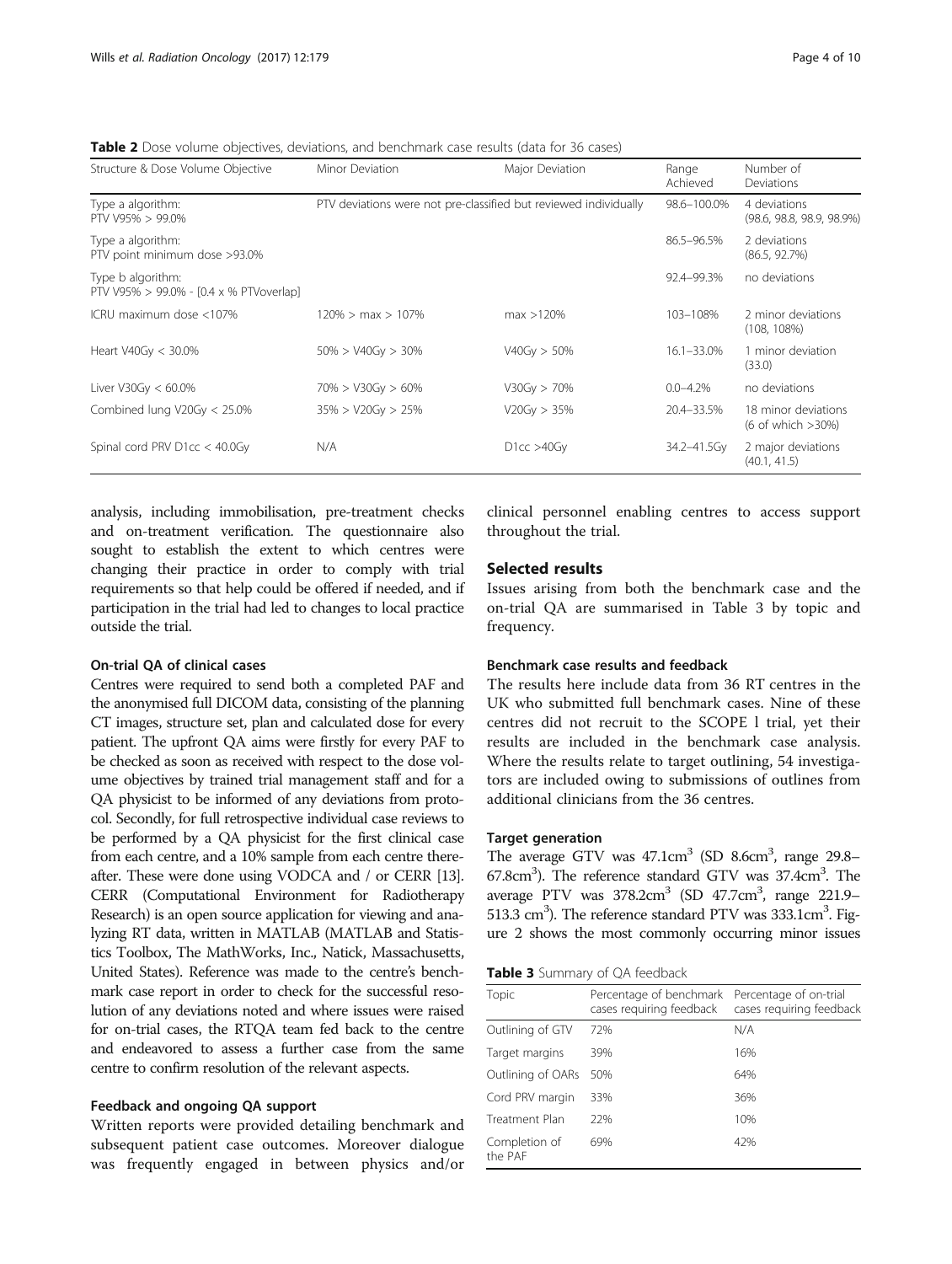<span id="page-4-0"></span>

highlighted to clinicians in transverse delineation of the GTV. GTV outlining has also been studied in greater detail as part of a sub-study by Gwynne et al. [\[14\]](#page-9-0).

#### OAR outlining

The radiotherapy procedures document described the superior level to which the heart should be outlined and included illustrations. Ten centres did not include three or four of the most superior expected slices. In five cases centres lung outlines included parts of the bronchi or trachea. Twelve centres had generated the cord PRV in only the transverse directions omitting to include a longitudinal margin as would be necessary to fully account for positional uncertainty.

## Dose volume results

Summarised dose volume results for the submitted benchmark cases are presented in Table [2](#page-3-0) with the corresponding dose volume objectives and deviation levels. Major deviations were seen for the cord PRV dose in two cases. For each, following discussions, the centres were accepted to the trial on the understanding that cord PRV doses would be maintained to the 40Gy level where possible and that any deviations would be

reported on the PAF for review prior to the patient starting treatment. For the greater of these deviations  $(D1cc = 41.5Gv)$  the OA team suggested an alternative solution, which when explored at the centre, also failed to meet the cord objective. However, the QA team was satisfied with the centre's approach and level of engagement with the protocol so no further action was required. This case and others highlighted, as the analysis of benchmark cases progressed, the difficulty of assessing plans produced on a range of planning systems for a benchmark case which had not been pre-outlined. This is discussed later.

The range of heart and lung doses achieved are presented in Figs. [3](#page-5-0) and [4](#page-5-0) as a function of the PTV size, the minor and major deviation thresholds are also shown.

Figure [5](#page-5-0) shows the achieved PTV V95% with respect to the target level of 99% where planned using a type a algorithm. The target was not met in four plans: three cases (within 0.2% of the target) were attributed to a minor discrepancy between VODCA's calculated result and the planning system used at the centre; the deviation in the final case (98.6%) was deemed acceptable since the consultant had given justification. Figure [6](#page-5-0) shows the achieved PTV V95% for type b plans with respect to the target level, individually calculated using eq. (1): there were no deviations. As shown in Table [2](#page-3-0) there were two deviations against a second PTV objective (point minimum dose >93.0%). These were associated with deliberate and justified compromises to a small section of the PTV in order to keep the cord PRV to within tolerance. However, following the previously mentioned planning study which resulted in the adoption of eq. (1) [[12\]](#page-9-0), it was evident that this objective was inappropriate for use with type b planning and the objective was removed entirely from the SCOPE 1 reporting requirements as a matter of simplification.

#### Planning

For eight plans the QA team offered one or more suggestions as to how the dose distributions could be improved upon and a revised plan was requested. An example case is shown in Fig. [7.](#page-6-0)

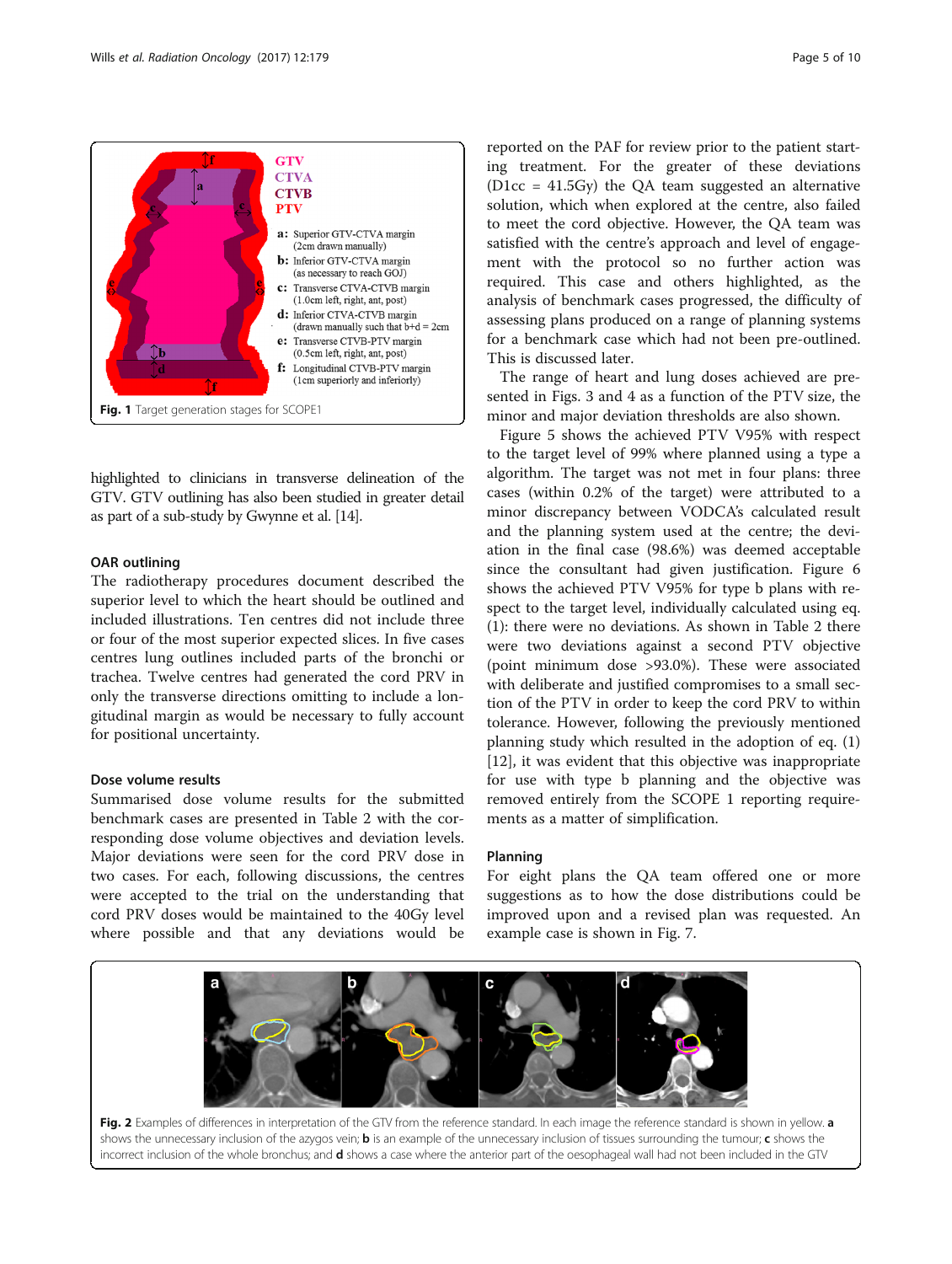<span id="page-5-0"></span>

#### Radiotherapy processes

Only 23 QA questionnaires were returned, some of these were from centres who did not recruit yet their results are included as the questionnaire explored changes to standard practice regardless of recruitment to SCOPE 1. The completed questionnaires represented 24 of 36 recruiting centres (including satellites), which contributed 161 patients (62%) to the trial. This level of response is discussed later. For all of the returned questionnaires centres demonstrated full compliance with procedures in relation to patient immobilisation, pre-treatment checks and on-treatment verification to at least the minimum standard as described in the protocol.

Centres underwent varying levels of adaptation to comply with the protocol. When asked if SCOPE had changed standard practice at the centre, 15 of the 23 centres who returned questionnaires (65%) stated that it had.

## On-trial QA

Two hundred fifty-eight patients were recruited to the trial from 36 centres (27 RT centres having completed a benchmark case and nine satellites of these). Retrospective individual case reviews (using full DICOM data) of the first patient from each centre were proposed. Owing to resourcing constraints, not all of the reviews were conducted around the time of the patient's treatment. Indeed a proportion of the reviews were done





retrospectively following the completion of the trial. DICOM data was available for 30 of 36 intended first patient reviews. For three centres the first patient data were not available, yet a subsequently recruited patient was able to be reviewed. The remaining three centres each recruited a single patient, yet no DICOM data was received and a full review could not be conducted.

#### Target generation

A review was undertaken for all 33 cases with available DICOM data (as above: thirty first cases and three later cases where no DICOM data was available for the centres' first case.).

It was possible to measure GTV length for 32 of the 33 cases. The Mean (SD) GTV length was 6.1 cm  $(2.0 \text{ cm})$ , range = 2.3 to 9.9 cm). All were within the protocol limit of 10 cm. For 20 cases the GTV length recorded on the PAF and the length from the DICOM data were able to be compared: there was agreement for 12 cases, the largest discrepancy in the others was 1.3 cm. For all these discrepancies, the GTVs were quoted as being longer on the PAF than what was measured in VODCA. This is discussed later.

CTVB margins were determinable from DICOM for 32 plans. The superior and inferior margins were correct (2.0 cm or 2.1 cm) for 29 of the 32 having DICOM data. For the remaining three, the superior margin was within

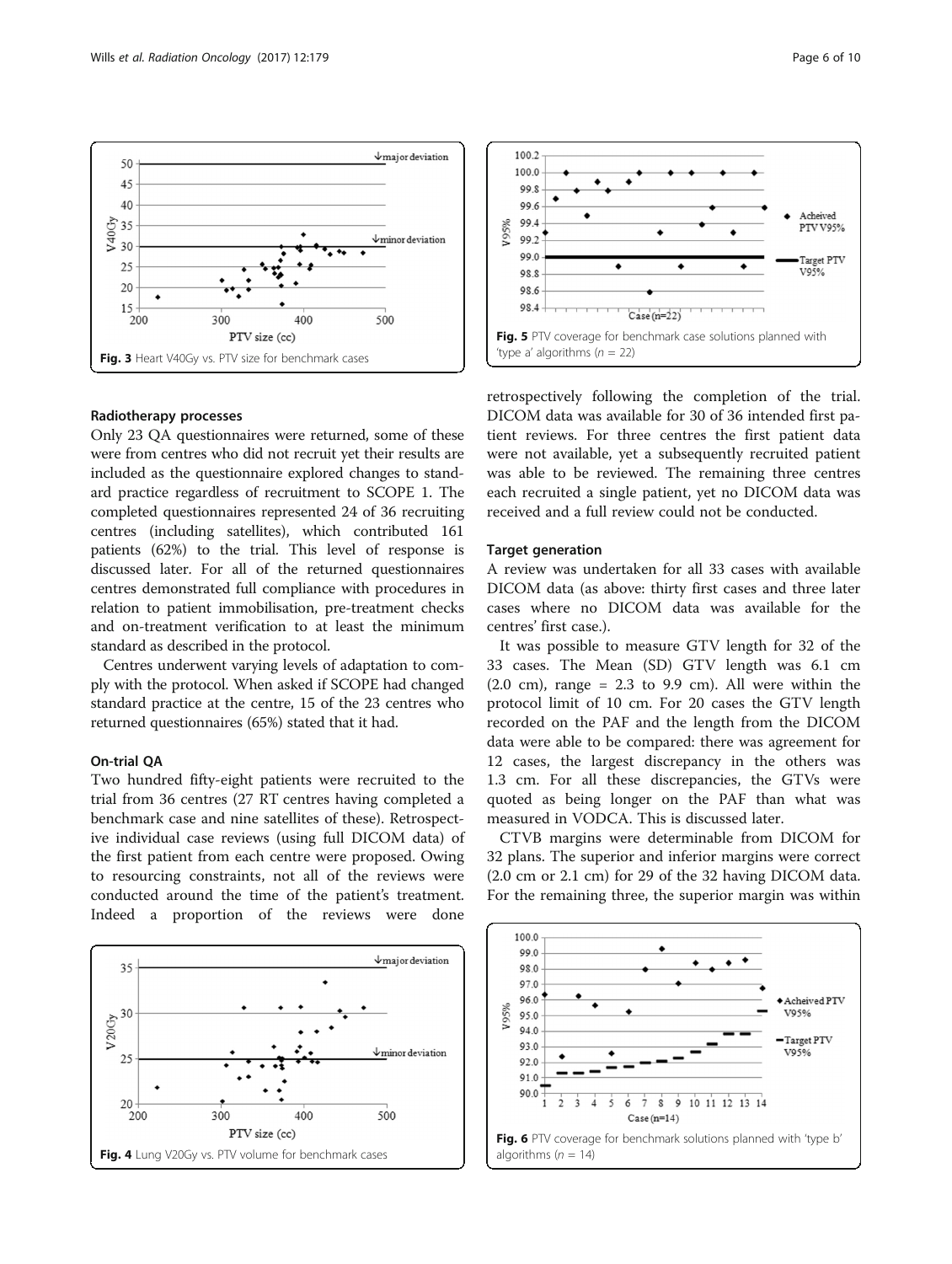<span id="page-6-0"></span>

one slice (0.3 cm) of the protocol specification. The radial margin was correctly applied in all except one case.

PTV margins were correctly applied for 32 of the 33 cases reviewed. In one case superior and inferior margins of only 0.5 cm (instead of 1 cm) had been applied. Mean  $(SD)$  PTV volume was 314.7 $cm<sup>3</sup>$  $(112.4 \text{cm}^3)$  in the range 141.9 to 591.5cm<sup>3</sup>.

#### OAR outlining

A review was undertaken for all of the 33 cases with available DICOM data.

Twenty-one centres plans included 1 or more minor deviations from the protocol in respect of outlining of OARs. The most common outlining deviations were inclusion of bronchi (11) and trachea (5) in the lung, under outlining the heart superiorly (12), and omitting to include a sup-inf element of the cord PRV margin (11). In one case no cord PRV had been generated.

## Dose volume results

A major deviation was associated with the nongeneration of a cord PRV in one case. When created retrospectively, the PRV dose was found to exceed the protocol limits; this was the only on-trial instance of a major deviation from protocol. The error was reported back and was resolved for the centres' second patient.

Nineteen plans used a type a algorithm and 14 used type b. Of the type a plans, two plans failed to achieve PTV V95% > 99%, yet were deemed to have been fully optimised. PTV coverage results for the type b plans are shown in Fig. 8. All centres had correctly calculated the individualised PTV V95% objective in accordance with the eq. (1). Three plans did not achieve the coverage target. In one case (case number 1 in Fig. 8) the low result was justified by the presence of significant air of the trachea and bronchi within the PTV. The remaining two (cases numbered 7 and 8 in Fig. 8) occurred prior to the outcome of the investigative study when centres had no specific guidance as to the acceptability of



coverage of the 95% isodose, it was thought in these cases that the coverage at the superior or inferior extremes of the target region might have been improved by further optimisation. This is discussed later.

## On-trial support & commonly occurring on-trial planning issues

Two common themes emerged from discussions with the QA team. Firstly there was uncertainty as to the acceptability of dose distributions achieved using 'type b' algorithms. Initially advice was given on a case by case basis where, in the absence of specific requirements for PTV coverage and of detailed experience of every treatment planning system (a common issue for RTQA), deference was generally made to local knowledge and expertise. Following the publication by the QA team of the previously mentioned comparative study on this topic [\[12\]](#page-9-0), and the circulation of a bulletin giving definitive advice, queries of this nature were eliminated. The second area of interest concerned solutions for planning when the targets were in very close proximity to the spinal cord. In response, a bulletin was circulated which summarised best practice and presented an optimisation solution. Additionally IMRT solutions, where proposed by participating centres, were permitted and quality assurance of these techniques was achieved with the assistance of colleagues in the wider national QA group.

## **Discussion**

## **Overview**

The pre-trial QA programme fulfilled a primary QA objective: it ensured that collaborating personnel in individual centres had read and understood the protocol and that centres had the necessary resources in place to deliver RT in accordance with the trial. The on-trial QA was to some extent limited by availability of resource at the QA centre. Our discussion herein focuses on areas which, with hindsight and more comprehensive resourcing may have been done differently to improve the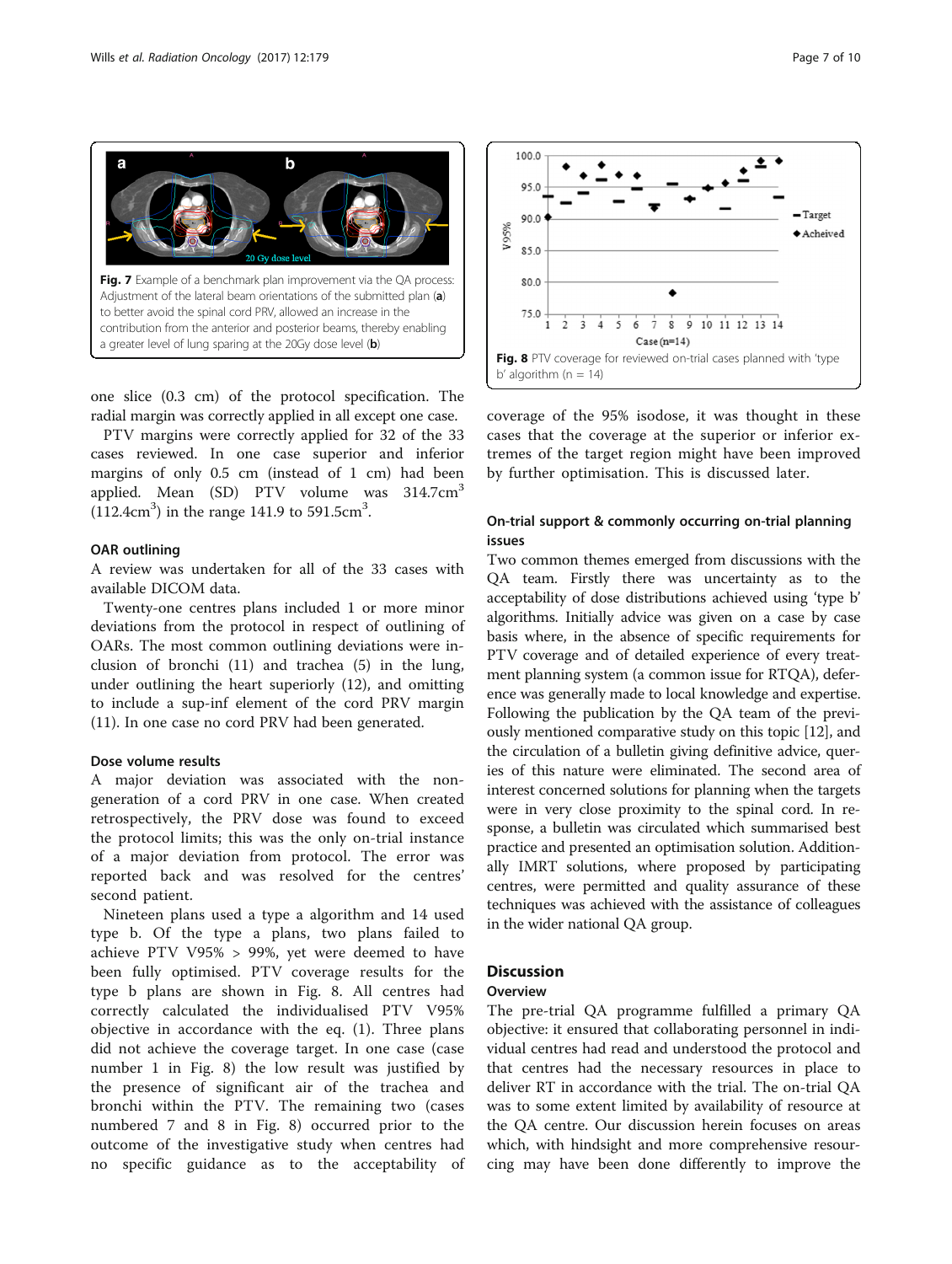completeness of QA data, or increase the efficiency of analysis in the context of this particular clinical trial.

#### Benchmarking with pre-outlined cases

Ability to advise centres on the optimality of their benchmark case solution can be limited owing to differences in treatment planning systems and compounded by variations in target delineation. This problem can be lessened by providing both a non-outlined benchmark case to test outlining accuracy and a pre-outlined benchmark case to test planning to standardised geometry. Dosimetric results for the latter can be more easily compared to an expected outcome. This methodology is noted by Ibbott et al. [[3\]](#page-9-0) and now used by the RTTQA group where warranted, according to a tiered system of RT complexity as described by Bekelman et al. [\[15](#page-9-0)]. Whilst differences due to planning system and algorithm would remain, it may not be unreasonable, given the extent of collaboration within national RTTQA at time of writing, to explore these variations prospectively for an RTQA programme. The use of a single benchmark case for both outlining and planning in SCOPE1 does however reveal the effect of differences in GTV outlining on the eventual dose distribution as presented above.

#### Recommendations for future trials QA

The pre-trial QA processes did not eliminate the recurrence of inconsistencies from protocol seen in benchmark cases, particularly in the outlining of OARs (where inconsistencies increased). This could be due to insufficient training and dissemination within centres of the outcomes and recommendations of the QA exercise and may point to the need for more rigorous processes at recruiting centres (an individual patient checklist, for example). More recent development in on-line real-time and timely retrospective outlining and plan review will also address this [[14](#page-9-0), [16\]](#page-9-0). The implications of these minor inconsistencies are unlikely to have any impact on the SCOPE 1 clinical conclusions in our opinion. Indeed, an upfront, risk assessed approach, to identify aspects of the treatment delivery chain which are likely to affect the ability to answer the trial question, such as is recommended by Ibbott et al. [[3\]](#page-9-0) can be applied in order to rationalise the use of QA resource.

The variation in GTV outlining of the benchmark case, quantified by Gwynne et al. [\[14\]](#page-9-0) demonstrated the presence of a range of both methodology and precision applied for this treatment site. Within the SCOPE 1 QA process, each investigator was provided with comments from the CI: effectively they participated in an external audit of their GTV definition. Feedback such as this had not been commonly available elsewhere within clinical practice and was a first in oesophageal RT in the UK. However, improvements in the process were identified as follows: the SCOPE 1 reference standard was based on the interpretation two individuals (the CI and a radiologist). The need for a more robust reference standard became a point of discussion throughout the QA cycle as alternative legitimate clinical interpretations were observed in benchmark solutions. Variation in target delineation is a widely known and universal issue in RT [[17](#page-9-0)–[20\]](#page-9-0), the need for 'consensus guidelines' with dissemination and training, is re-emphasised here. This approach is being widely incorporated into trials QA systems and RT more generally [[21](#page-9-0)–[24\]](#page-9-0).

In our comparison of outlined GTV length against that quoted on the PAF, discrepancies were seen, always in the same direction (PAF GTV longer than VODCA GTV). This could be attributed to the method of measurement used by centres: if the operator were to use a software measure tool placed along a sectional reconstruction of the CT series the value measured would always be equal to or longer than the length calculated based on the longitudinal coordinates of the extents of the GTV. This is because the organ may lie at a diagonal to the longitudinal. Furthermore, up to one slice thickness may be added if the operator interprets the length to be 'the number of slices outlined multiplied by the slice thickness.' In this case the operator is assuming that each slice is representative of a volume of patient rather than a 2-dimensional level. In the absence of knowledge of exactly how each operator interpreted the value of GTV length requested on the PAF, this uncertainty remains. Future studies should therefore define how lengths, if needed, are to be calculated, or request the raw data (slice positions) in order to enable a calculation of the parameter.

The return rate of the QA questionnaire was poor (53% of recruiting centres), despite encouragement from WCTU at various stages throughout the trial. It was intended to serve a dual purpose: firstly to check that elements of practice at each centre met trial criteria, and secondly to assess the impact of the trial on changes to standard practice. For the latter reason the questionnaire was not made a pre-requisite to centre recruitment. Rather, centres were given time to reflect on any changes that had been introduced into standard practice. The result of not mandating a response to the questionnaire prior to recruitment may have contributed to a loss of momentum of its return. With this hindsight, it would have been better not to combine the two aspects, instead to require a response before centres were given QA approval. Notwithstanding a disappointing return, the responses, as summarised earlier, indicate that quality and consistency of practice across the UK increased as a result of SCOPE1. In addition, outside of oesophageal RT, the description of heart delineation for SCOPE1 has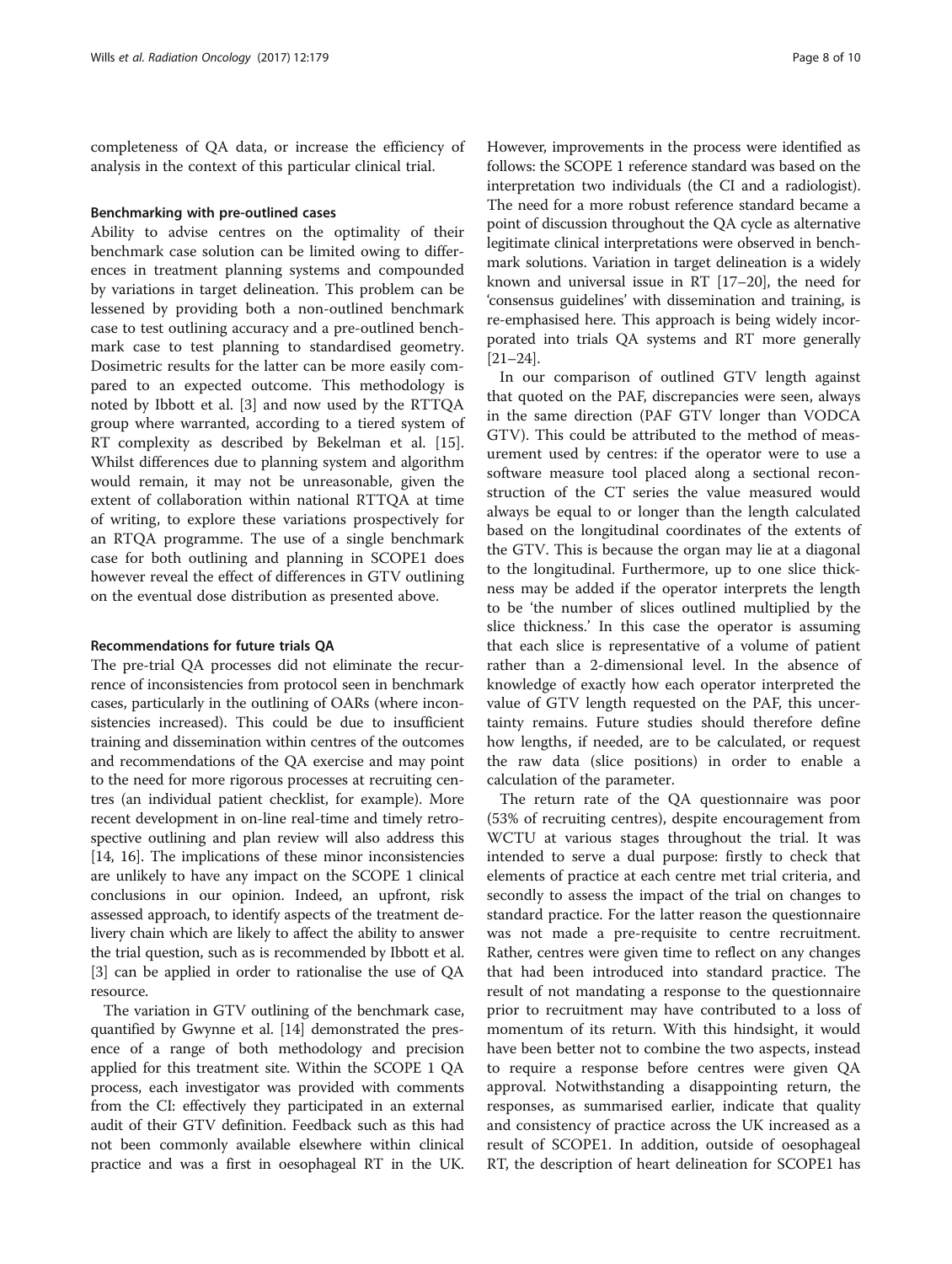<span id="page-8-0"></span>been used, with permission, in subsequent trial protocols for the Fast-Forward [[25\]](#page-9-0) and I-START [[26\]](#page-9-0) trials.

## Reflections on the PTV coverage target for type b algorithms and future use

The investigative planning study [\[12](#page-9-0)] provided a standard for PTV coverage. The benefit of this piece of work is demonstrated here as all of the type b deviations for PTV coverage according to the criteria suggested by the study, occurred prior to its outcome. This suggests that the guidance, once issued, provided greater clarity as to the acceptability of distributions, enabling planners to persist with the optimization process until at least the suggested minimum had been achieved. For future trials, if conducted with access to improved optimisation techniques, a higher standard of PTV coverage could be specified simply by adjustment of the multiplier (currently 0.4) within the formula.

## Conclusions

The benchmark case successfully identified and advised participating centres of the areas of their RT technique which were inconsistent with the SCOPE 1 protocol in advance of recruitment. On-trial QA revealed no more than a single major deviation (relating to cord PRV dose) for patients treated within SCOPE 1, thereby supporting the clinical conclusions. However, for recruited patients there did appear to be repetitions of minor inconsistencies of technique, revealed retrospectively, highlighting the need for sufficient QA systems and resource to ensure a continuous feedback process throughout the progress of an RT trial. The range of patient planning outcomes for the benchmark case is illustrative of the potential variation in oesophageal treatments at the outset of the trial, which are largely due to differences in interpretation of the GTV, despite the presence of a protocol. This supports the case for increasingly detailed definition of practice by means of consensus protocols, training and peer review. Further exercises in oesophageal RT QA may in the future be able to draw comparisons to this piece of work. The QA exercise as a whole has facilitated greater consistency of oesophageal RT in the UK via the widespread adoption into standard practice of many elements of the protocol, and has contributed, in part, to wider collaboration in UK Oesophageal radiotherapy [\[27\]](#page-9-0).

## **Endnotes**

<http://www.vodca.ch/>

## Additional files

[Additional file 1:](dx.doi.org/10.1186/s13014-017-0916-7) SCOPE1 Trial Radiotherapy Protocol. (PDF 988 kb)

[Additional file 2:](dx.doi.org/10.1186/s13014-017-0916-7) SCOPE1 Trial Radiotherapy Procedures Document. (PDF 2300 kb)

[Additional file 3:](dx.doi.org/10.1186/s13014-017-0916-7) SCOPE1 Trial Plan Assessment Form. (PDF 165 kb)

#### Abbreviations

CT: Computed tomography; CTV: Clinical target volume; dCRT: Definitive chemo-radiation; DVH: Dose volume histogram; GTV: Gross tumour volume; IMRT: Intensity modulated radiotherapy; IV: Intravenous; OAR: Organ at risk; PAF: Plan assessment form; PRV: Planning risk volume; PTV: Planning tumour volume; QA: Quality assurance; RT: Radiotherapy; RTQA: Radiotherapy trials quality assurance; VMAT: Volumetric modulated arc therapy; WCTU: Welsh cancer trials unit

#### Acknowledgements

We acknowledge the support and guidance of the National Radiotherapy Trials QA Group.

#### Funding

The SCOPE1 trial was funded by Cancer Research UK (CRUK: A72569), sponsored by Velindre NHS Trust and Co-orientated by the Wales Cancer Trials Unit, Cardiff University.

#### Availability of data and materials

The SCOPE1 protocol, RT planning and delivery document, and plan assessment form are available in the supplementary files of this published article. The datasets generated and analysed within the SCOPE1 QA programme are available from the corresponding author in anonymised format on reasonable request.

#### Authors' contributions

LW: Analysis of data and writing the manuscript, contribution to design and implementation of RTQA procedures and documents including design of dosimetric criteria, planning technique, pre trial QA reports. RhM: Contribution to RTQA procedures, analysis of on-trial data and contribution to manuscript writing. GL: contribution to manuscript writing. GJ: Analysis of on trial data, LN: Contribution to SCOPE 1 Trial Management including documentation finalisation, QA procedures, data collation. JS: Clinical QA lead for SCOPE1, supervision of the QA programme, critical review of the manuscript. TC: Chief investigator for SCOPE1, overall supervision of the trial, critical review of the manuscript. All authors have read and approve the final manuscript.

#### Ethics approval and consent to participate

Not applicable.

#### Consent for publication

Not applicable.

#### Competing interests

The authors declare that they have no competing interests.

#### Publisher's Note

Springer Nature remains neutral with regard to jurisdictional claims in published maps and institutional affiliations.

#### Author details

<sup>1</sup>Department of Medical Physics, Velindre Cancer Centre, Cardiff CF14 2TL UK. <sup>2</sup> Department of Clinical Oncology, Velindre Cancer Centre, Cardiff CF14 2TL, UK. <sup>3</sup>Wales Cancer Trials Unit, Centre for Trials Research, Cardiff University, Cardiff CF14 1YS, UK. <sup>4</sup>School of Medicine, Cardiff University, University Hospital Wales, Cardiff CF14 4XN, UK. <sup>5</sup>National Radiotherapy Trials QA (RTTQA) Group, Velindre Cancer Centre, Cardiff CF14 2TL, UK.

#### Received: 10 August 2017 Accepted: 2 November 2017 Published online: 15 November 2017

#### References

1. Hurt CN, Nixon LS, Griffiths GO, Al-Mokhtar R, Gollins S, Staffurth JN, et al. SCOPE1: a randomised phase II/III multicentre clinical trial of definitive